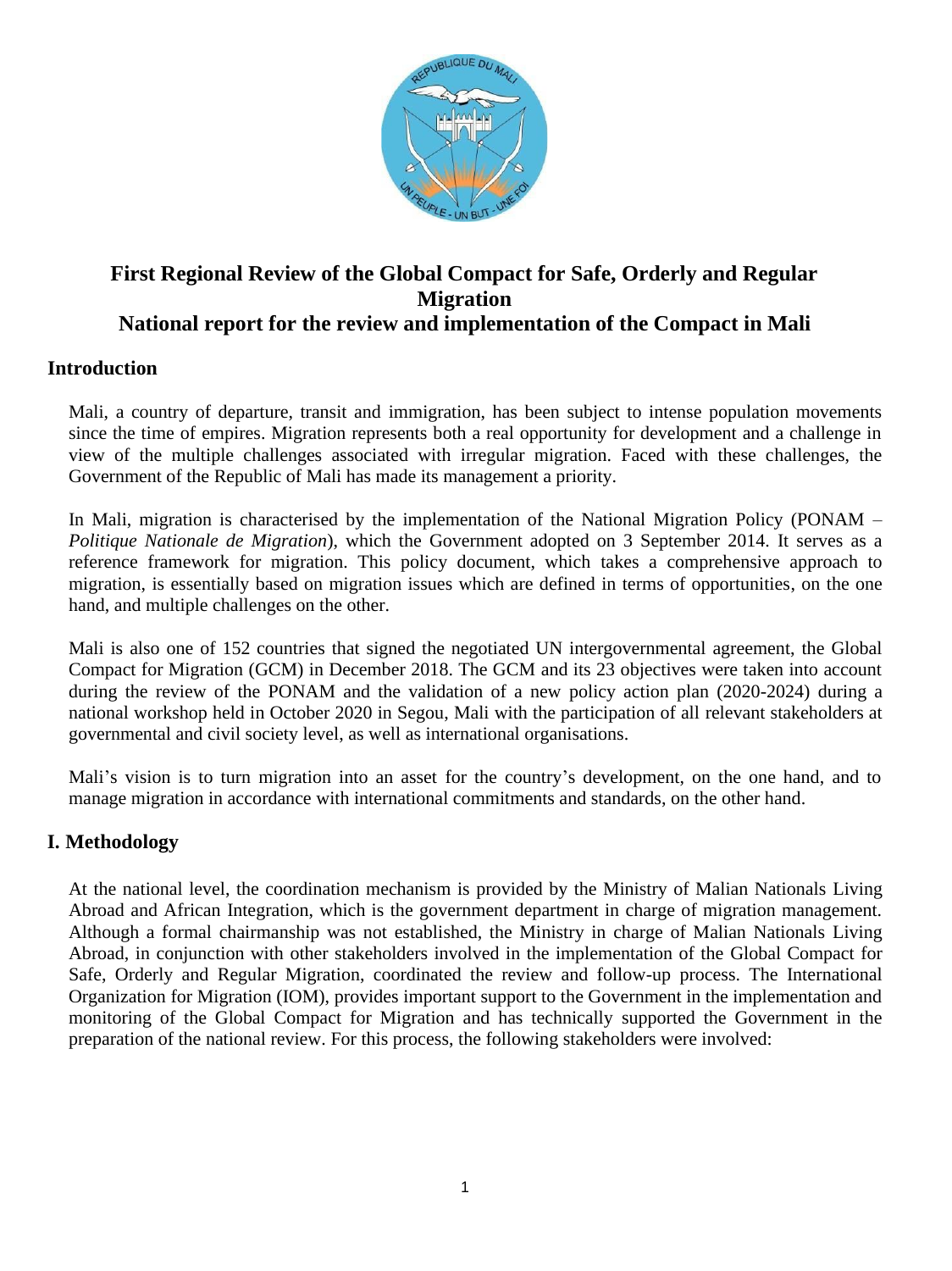| <b>Tasks</b>                                                                    | <b>Department involved</b>                                                                                                                                                                                                                                                                                                                                                                                                                                                                                                                                                                                                                                               |
|---------------------------------------------------------------------------------|--------------------------------------------------------------------------------------------------------------------------------------------------------------------------------------------------------------------------------------------------------------------------------------------------------------------------------------------------------------------------------------------------------------------------------------------------------------------------------------------------------------------------------------------------------------------------------------------------------------------------------------------------------------------------|
| Coordination of the<br>review mechanism<br>(data collection and<br>compilation) | Ministry of Malian Nationals Living Abroad and African Integration                                                                                                                                                                                                                                                                                                                                                                                                                                                                                                                                                                                                       |
| Support to the<br>review mechanism<br>(data sharing,<br>activity reports)       | Ministry of Foreign Affairs and International Cooperation,<br>$\bullet$<br>Ministry of Health and Social Development<br>$\bullet$<br>Ministry of Security and Civil Protection<br>Ministry of Youth, responsible for civic education and<br>citizenship development<br>Ministry of National Entrepreneurship, Employment and<br>$\bullet$<br><b>Vocational Training</b><br>Ministry of Economy and Finance<br>$\bullet$<br>Ministry of Territorial Administration and<br>$\bullet$<br>Decentralisation<br>Ministry for the Promotion of Women, Children and the<br>$\bullet$<br>Family<br>International Organization for Migration<br>$\bullet$<br>Migrant organisations |

These departments have helped to collect data including the number of Malian nationals living abroad, returning Malian migrants, the number of repatriation of women and children, the volumes of remittances from the Malian diaspora and studies carried out on migration in relation to the Compact.

All the objectives of the GCM are subject to the implementation of the GCM (with regard to the sociocultural, political, economic and geographical context and the actions carried out on a daily basis by the various technical services linked to migration and the Technical and Financial Partners). However, Objectives 1, 7, 16, 19, 21, 23 receive particular attention for this review, as they are at the heart of the system in place for migration management in our country. These include the protection of migrants, reintegration of returning migrants, data collection on migration, migration and development and prevention of irregular migration.

## **II. Policy and Enabling Environment**

Given the transversal nature of migration, collaboration with different stakeholders to implement the Global Compact is fundamental. Projects have been effectively carried out with these stakeholders, which are specified below, in terms of placing migrants abroad, implementing community development projects, promoting local dialogue on migration issues, and conducing studies to inform decision-makers on migration issues. The development of the National Action Plan for the Migration Compact brought together all relevant stakeholders.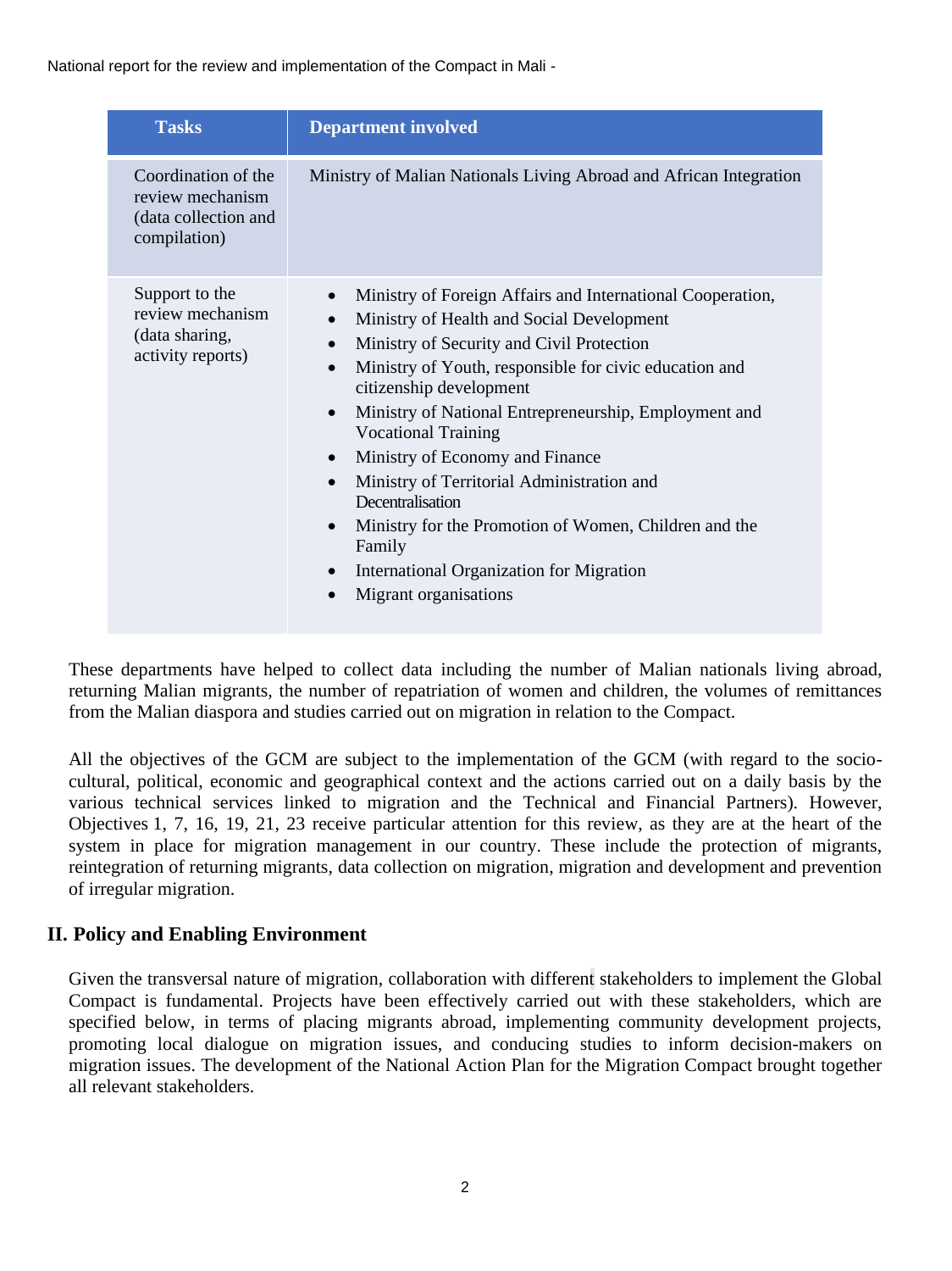These include (1) migrant associations (2) youth associations (3) study centres (4) employment offices (5) local authorities (6) financial institutions (7) universities (8) international organisations (9) National Development Agencies, etc.

The Government has effectively integrated the implementation of the Compact taking into account the Sustainable Development Goals (SDGs) and national, regional processes in line with the objectives of the Compact. The national development framework, the Strategic Framework for Economic Recovery and Sustainable Development (CREDD - *Cadre Stratégique pour la Relance Economique et le Développement Durable*) 2019-2023, aligned with the Sustainable Development Goals and the ambitions of the African Union's Agenda 2063, is positioned as an ambitious strategy that aims at a major change in the way Mali's development is approached and how public policies are delivered accordingly. The CREDD emphasises this in its Goal 5 (Human Capital Development). Through this objective, the Government of Mali intends to invest more in health, education and social protection for poverty reduction and sustainable development in line with the SDGs. Among the specific objectives, two (2) are directly related to migration. These are objectives 5.5.2 and 5.5.3. For public policies on migration, there are the National Migration Policy (PONAM) and the revised migration policy of the African Union. These processes are part of the implementation of the SDGs by aligning the objectives of the Compact with the priorities of these processes at national and regional levels and by determining the indicators for monitoring these processes and the Compact.

Since the adoption of the Compact in 2018, Mali has developed and adopted a national action plan for the implementation of the Compact with all stakeholders. In the development of the National Action Plan all the following actors have been involved and meetings on the Global Compact for Migration are held with their participation. The aim is to promote the appropriation of the Compact by these actors through conferences on the Compact and other migration issues. These include the private sector, trade unions, civil society organisations, universities, migrant communities, foreign communities and international organisations. The revision of the National Migration Policy Action Plan also took into account the objectives of the Compact according to its priority approaches<sup>1</sup>. Mali has also developed and adopted in the Council of Ministers the national policy on African integration which also takes into account the 23 objectives of the Compact. On migration and development Mali has also adopted a national strategy for productive diaspora investment and a mechanism to support productive investment by the diaspora. As existing policies already refer to specific categories of migrants, the government remains committed to strengthening the policy framework to address the needs of all migrants in Mali and Malian nationals abroad.

| <b>Date</b>    | <b>Public policy</b>                                                                                         |
|----------------|--------------------------------------------------------------------------------------------------------------|
| March<br>2019  | Adoption of the national policy on African integration                                                       |
| August<br>2019 | Development of the National Action Plan for the implementation of the<br><b>Global Compact for Migration</b> |

<sup>1</sup> The 8 key actions of PONAM are the following: (1) Protecting and ensuring the safety of migrants (2) Organising and facilitating legal migration (3) Promoting better reintegration of returning migrants (4) Valuing and mobilising the capital (potential) of diasporas for development (5) Strengthening the capacities of migrant organisations and civil society (6) Aiming for a better strategic positioning of Mali on migration issues (7) Improving knowledge about migration (8) Readjusting the conditions of entry, stay and residence in Mali.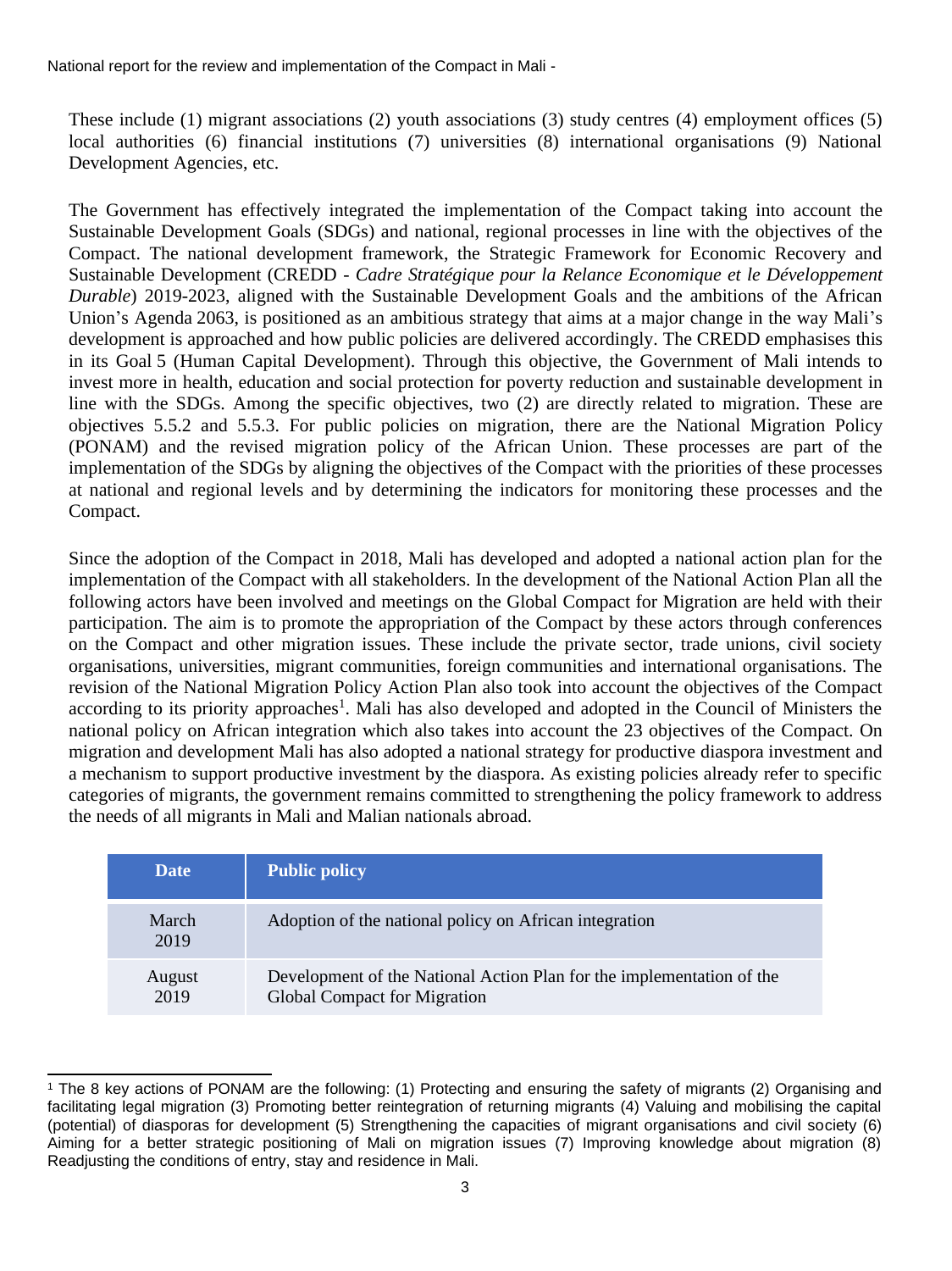| October 2020      | Review of the National Migration Policy Action Plan                               |
|-------------------|-----------------------------------------------------------------------------------|
| <b>March 2021</b> | Launch of the national strategy for productive diaspora investment                |
| May 2021          | Presentation of the mechanism to support productive investment by the<br>diaspora |

Regarding COVID-19, it is planned to provide psychosocial and health assistance to migrants (addressing COVID-19 needs and other pathologies). The Action Plan for the Prevention and Response to COVID-19 includes in its health strategy the reactivation of 15 border security cordons and the mobilisation of resources at entry points. The government has also put in place an assistance strategy to repatriate Malian nationals stranded between borders after their closure.

## **III. Progress in Achieving the Objectives of the Compact**

The Government has developed the National Action Plan for the implementation of the Compact in 2019. For the implementation of the Compact, notable progress has been made in Mali. In one way or another, all objectives have been covered by actions. The government has also organised several capacity-building activities, in particular in project planning and management (2019), resource mobilisation (2019) and advocacy techniques (2019), as well as training sessions for radio journalists, NGO leaders and migrant associations in Bamako and the regions. During the reporting period, the main actions carried out included:

### **In relation to GCM objective 1 "Collect and use accurate and disaggregated data for evidence-based policy-making":**

- o Creation of the Migration Information and Management Centre (CIGEM), as a National Migration Observatory in 2019. The Centre aims to improve the knowledge on migration through producing and sharing reliable migration data. It was created in March 2019 as a Scientific and Technological Public Institution.
- o Database management training (2019)
- o Training on data collection and analysis (2019)
- o Creation of the African Centre for Research and Studies on Migration (CAREM) in Bamako
- o Creation of a master's degree in migration and development to improve knowledge on migration

### **In line with objective 6 of the GCM "Promote fair and ethical recruitment practices and ensure decent working conditions":**

o Development of a guide on labour migration

#### **In relation to the GCM objective 7 "Addressing and reducing migration-related vulnerabilities":**

o Assistance to 10,000 Malian nationals in distress between 2019 and 2021

### **In relation to objective 21 of the GCM "Cooperate to facilitate the return and readmission of migrants in safety and dignity as well as their sustainable reintegration":**

o Support for the reintegration of 2,500 Malian returnees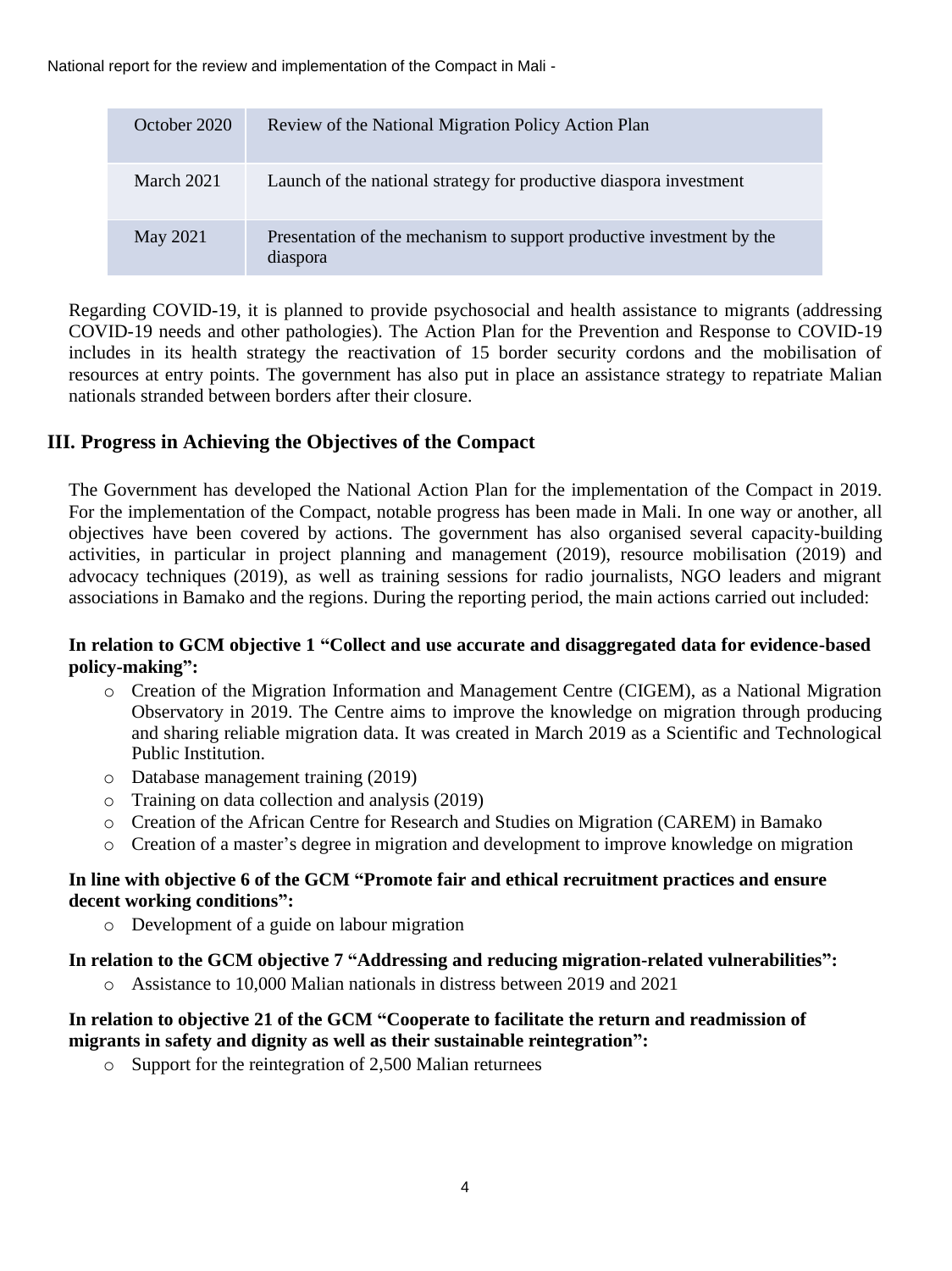- o Operationalisation of reception, orientation and assistance centres and transit centres for migrants in Kayes and Gao in 2020
- o Elaboration of a guide on the support of Malian returnees in their socio-economic reintegration
- o Training of DGME (general delegation of Malian nationals abroad) staff on project design and management (2018)

### **In line with GCM objective 19 "Create the conditions for migrants and diasporas to contribute fully to sustainable development in all countries":**

- o Mobilisation of 105 intellectuals from the Malian diaspora to strengthen the capacities of national structures
- o Support for the implementation of 110 community development projects with the Malian diaspora in the localities of origin
- o Support for the implementation of 15 productive investment projects of the Malian diaspora
- $\circ$  Completion of a study on the diagnostic status of existing diaspora investment mechanisms
- o Completion of a study on promising sectors in Mali with a view to promoting productive investment in Mali
- o Five (5) training sessions to strengthen the operational capacities of the High Council of Malians Living Abroad (HCME - *Haut Conseil des Maliens de l'Extérieur*)
- o Annual support from the State to the HCME in view of its status as an association of public utility

## **In relation to the GCM objective 23 "Strengthening international cooperation and global partnerships for safe, orderly and regular migration"**

- $\circ$  Strengthening of international cooperation with the participation of Mali in several international meetings on migration issues
- o Strengthening capacity building actions of actors in relation to migration
- o Signature of a Memorandum of Understanding with Morocco on the exchange and implementation of migration policies
- o Implementation of consultation frameworks for better coordination of actions in the field of migration and synergy between actions

All these efforts demonstrate the strong will in place for the implementation of the Global Compact to which Mali remains strongly committed notwithstanding difficulties on the operational and budgetary levels and in the coordination of actions.

Nevertheless, the challenges and gaps encountered in the achievement of the Global Compact's objectives are linked to the main weaknesses facing Mali, and in particular (i) the lack of coordination of actions in relation to migration; (ii) the lack of reliable migration data for better planning of actions in relation to migration; (iii) the lack of proven technical skills and support for migrants carrying out investment projects; and (iv) the lack of financial means for the effective implementation of the global action plan.

The difficult economic and security context of our country and of our traditional partners involved in migration constitutes the main difficulty encountered in the implementation of the Global Compact. In relation to reintegration actions, we note the absence of more promising business activities and occupations such as jewellery, food processing, local fruit processing, sanitary plumbing, tiling, staffing, building electricity, building painting, photovoltaic installation and craft trades.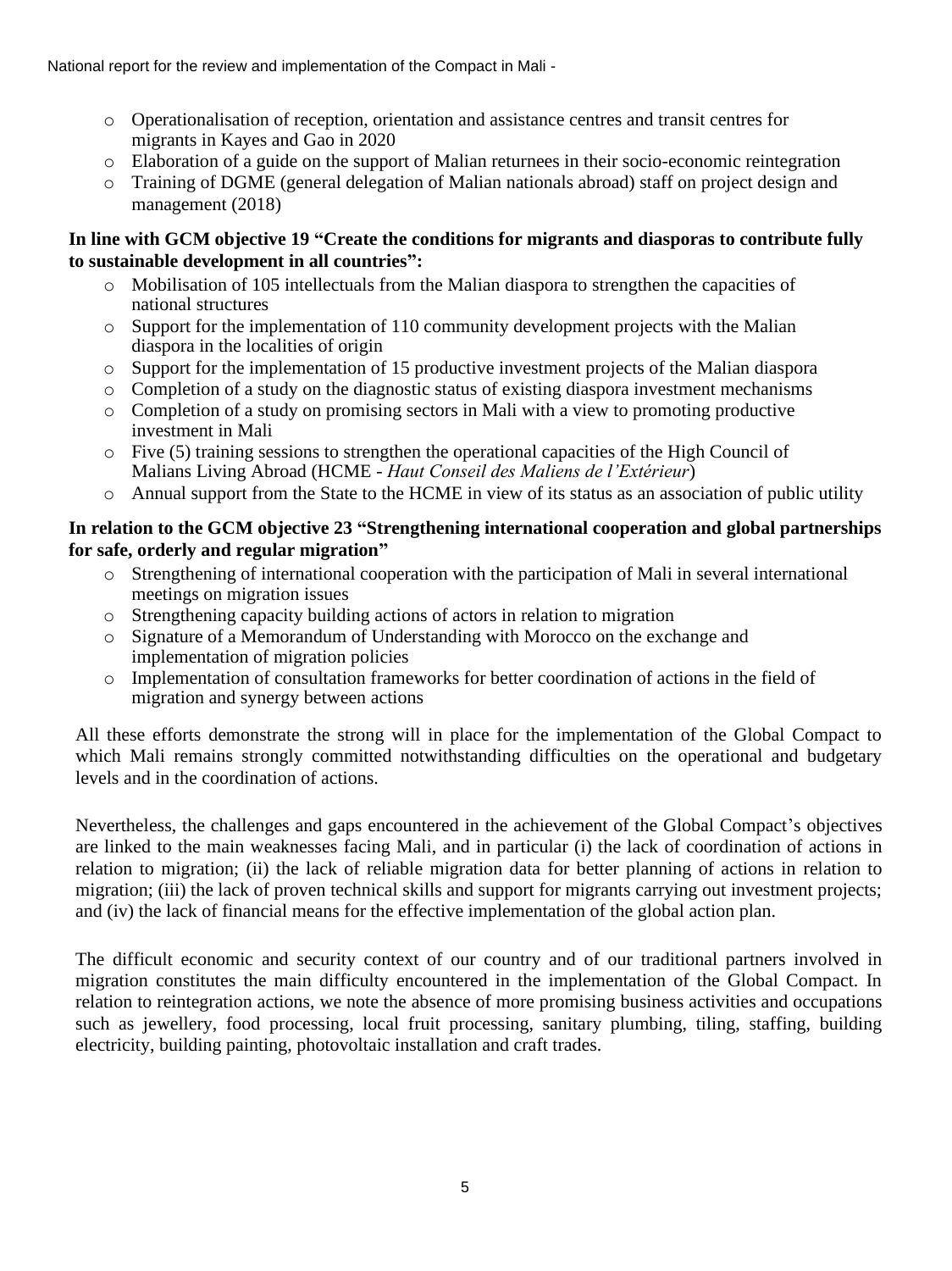**Based on the above, we can draw the following conclusions:** The Global Compact has brought the migration issue to the forefront of the national and international agenda, demonstrating a strong commitment to migration issues by national and global decision-makers. The commitment of the State and its partners to better governance of migration is real and the implementation of the Compact's national action plan is a real opportunity. In addition, the Compact has undoubtedly strengthened multi-stakeholder cooperation to address the root causes of irregular migration. This is an example of good practice to be encouraged in order to address the common challenges of migration. Given that the implementation of the Compact has enabled the creation of networks of national and local stakeholders on migration who are at the heart of migration issues and accompany the initiatives of the State and its partners in the migration sector, it is necessary to formalise how these networks function and to better coordinate their actions. For national authorities, migration is a priority, which ensures the country's commitment to effectively implement the Global Compact.

## **IV. Means for Implementation**

As part of the implementation of its migration policy, the Government allocates budget lines that also contribute to the implementation of the Compact. In addition to these funds, there are funds dedicated to other issues related to migration management, e.g. security issues, social protection, administrative issues, etc. There are also partnerships with international organisations, local authorities and civil society organisations, whose support takes the form of:

- Technical capacity building through training of staff in the various technical departments,
- The operationalisation of technical services in charge of migration management,
- Conducting migration studies,
- The organisation of voluntary repatriation,
- Support in data collection and processing,
- Psychosocial and health care,
- Support for social and professional reintegration for returning migrants, etc.

Despite these resources, many challenges remain in the diversity of actors and the lack of coordination between initiatives as well as the lack of resources from the State.

#### **V. The next steps**

For the next steps, Mali will continue its efforts to achieve the objectives of the Global Compact on Migration. The country will pursue its efforts by prioritising the following aspects: protection of migrants; Production and sharing of migration data; Engaging with the diaspora for development; Tackling smuggling networks; Reintegration of returnees; Capacity building of stakeholders.

To support this work, efforts will be made to improve communication on the objectives of the Global Compact on Migration in order to popularise it. Emphasis will be placed on inter-ministerial communication/coordination with a view to involving the highest authorities and external communication to inform, raise awareness and get communities and civil society organisations involved in achieving the objectives of the Compact, while using the media, social networks and organising conferences and information workshops with stakeholders.